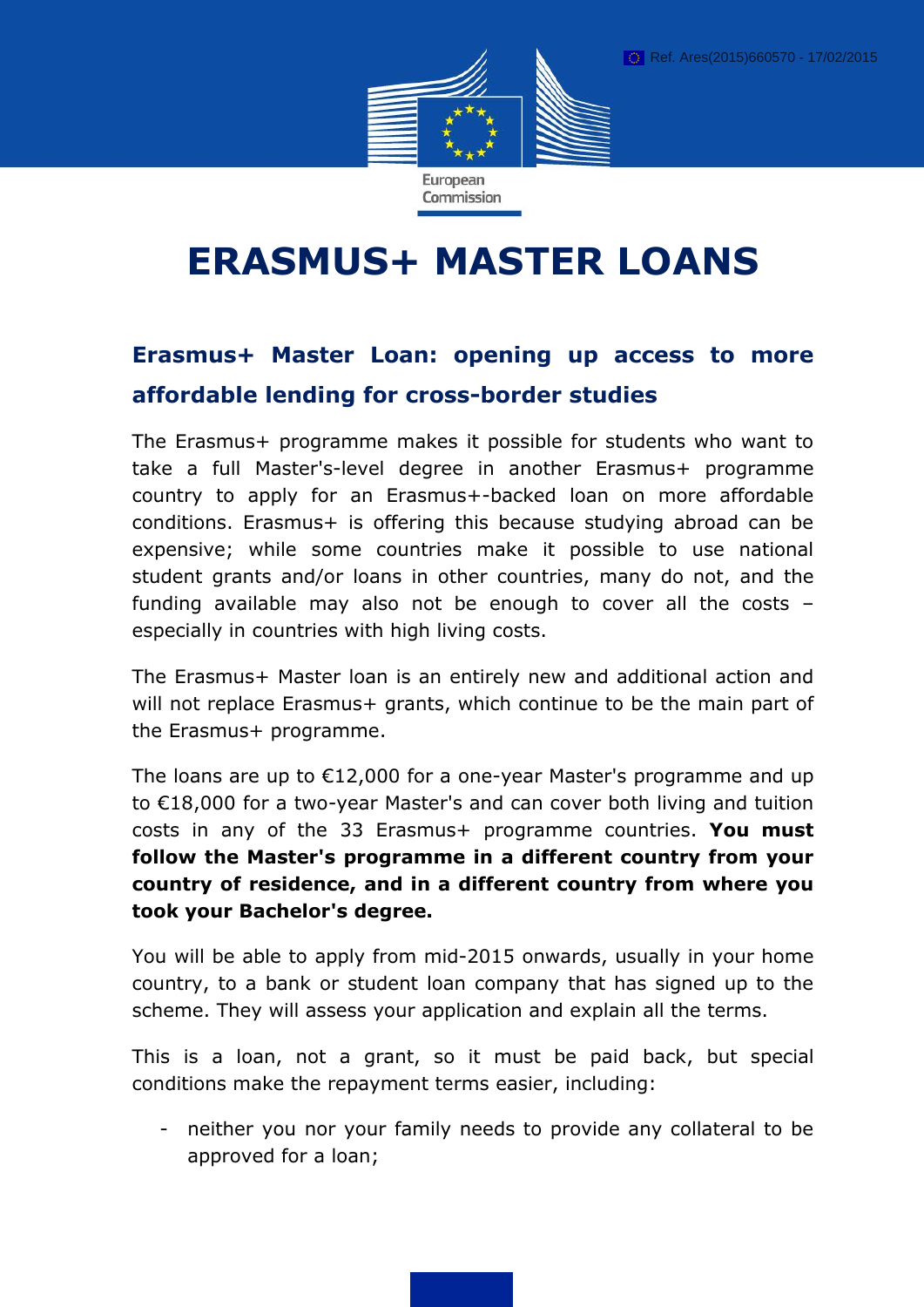

- the interest rate is lower than the market rate, because the financial intermediary must pass on the benefit of the EU guarantee;
- the repayment terms allow for a 'grace period' of up to one year following the completion of your studies before repayments begin and a further one-year 'payment holiday' which can be taken throughout the duration of your loan.

# **Answer yes to all the following questions and you may be eligible to apply for a student loan backed by the Erasmus+ Master Loan.**

## **1. Are you a resident of one of the following Erasmus+ programme countries:**

One of the 28 EU Member States (Belgium, Bulgaria, Czech Republic, Denmark, Germany, Estonia, Ireland, Greece, Spain, France, Croatia, Italy, Cyprus, Latvia, Lithuania, Luxembourg, Hungary, Malta, Netherlands, Austria, Poland, Portugal, Romania, Slovenia, Slovakia, Finland, Sweden, United Kingdom)

Other associated countries: EU Candidate Countries (Iceland, the former Yugoslav Republic of Macedonia, Turkey); plus Liechtenstein and Norway

**2. Have you successfully completed first cycle higher education studies (Bachelor's or equivalent) and been accepted for a 2 nd cycle programme (Master's or equivalent) at a Higher Education Institution which holds the Erasmus Charter for Higher Education?**

A list of Higher Education Institutions which hold the Erasmus Charter for Higher Education is available on the website of the Education, Audiovisual, and Culture Executive Agency<sup>1</sup> (EACEA)

<u>.</u>

 $^{1}$  [https://eacea.ec.europa.eu/erasmus-plus/funding/erasmus-charter-for-higher](https://eacea.ec.europa.eu/erasmus-plus/EIFing/erasmus-charter-for-higher-education-2014-2020_en)[education-2014-2020\\_en](https://eacea.ec.europa.eu/erasmus-plus/EIFing/erasmus-charter-for-higher-education-2014-2020_en)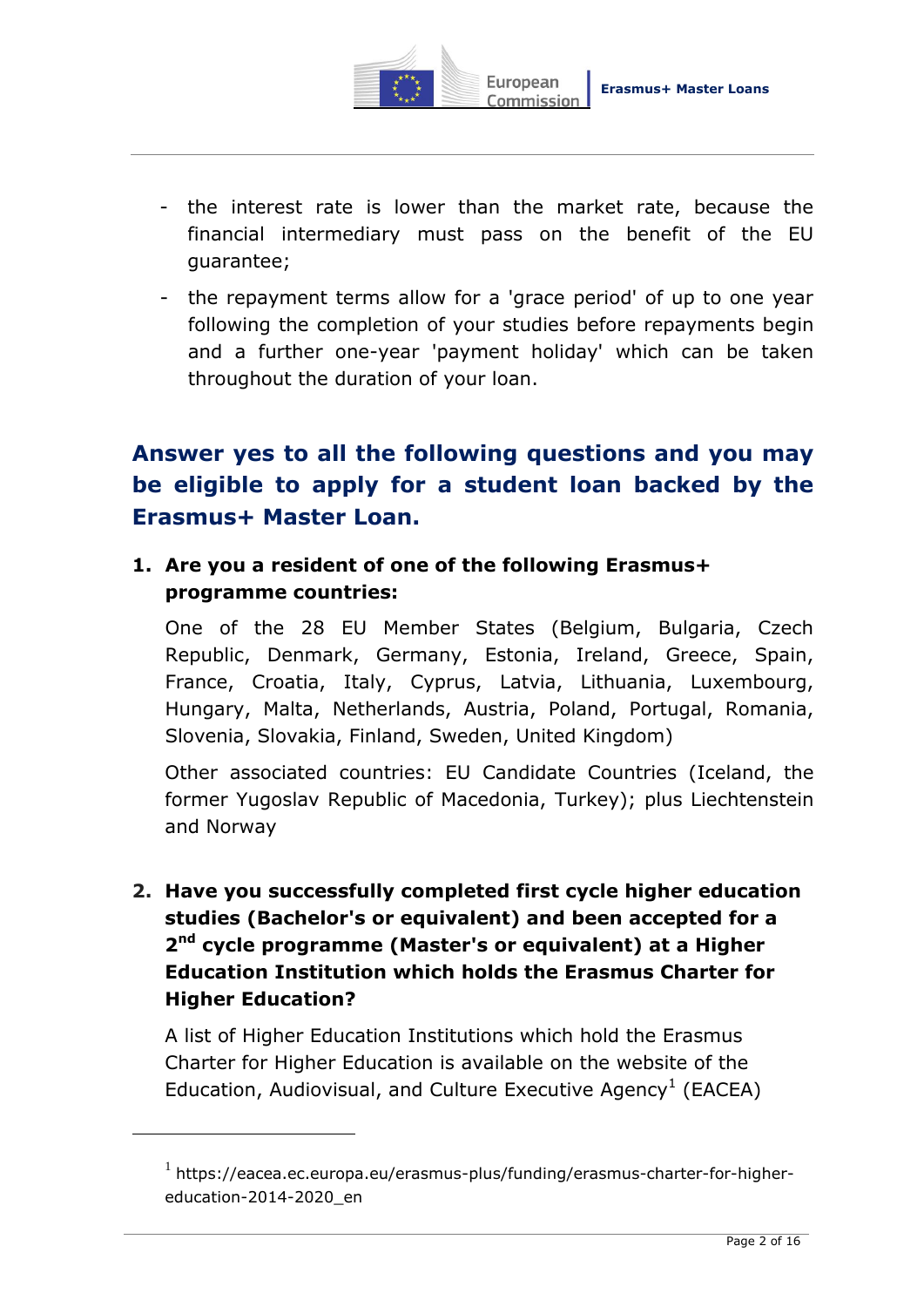

- **3. Is your country of residence different from the country where you intend to take your Master's degree?**
- **4. Is the country where you intend to study also different from the country where you obtained your Bachelor's degree (or the equivalent degree which gives you access to the Master's you want to take)?**

*Why this requirement? The Erasmus+ Master Loan aims to support learning mobility; it can't support studies which are within the same country or support you to go back to study in your home country after completing studies abroad.*

# **5. Is the Master's (or equivalent) a full programme that will lead to a degree?**

*Credit mobility (where you only study for part of your qualification abroad) is not eligible for an Erasmus+ Master Loan , but you may qualify for an Erasmus+ mobility grant. Contact the Erasmus+ national agency in your country for more information*

*[http://ec.europa.eu/programmes/erasmus-plus/national](http://ec.europa.eu/programmes/erasmus-plus/national-agencies_en.htm)[agencies\\_en.htm](http://ec.europa.eu/programmes/erasmus-plus/national-agencies_en.htm)*

If you answered yes to all of the above questions, then you may be eligible to apply for a student loan backed by the Erasmus+ Master Loan .

Please note that the above information is for illustrative purposes only; it cannot be taken as a decision on whether you will be approved for a loan. The decision will be up to the participating bank or student loan company, based on an examination of your application and the

1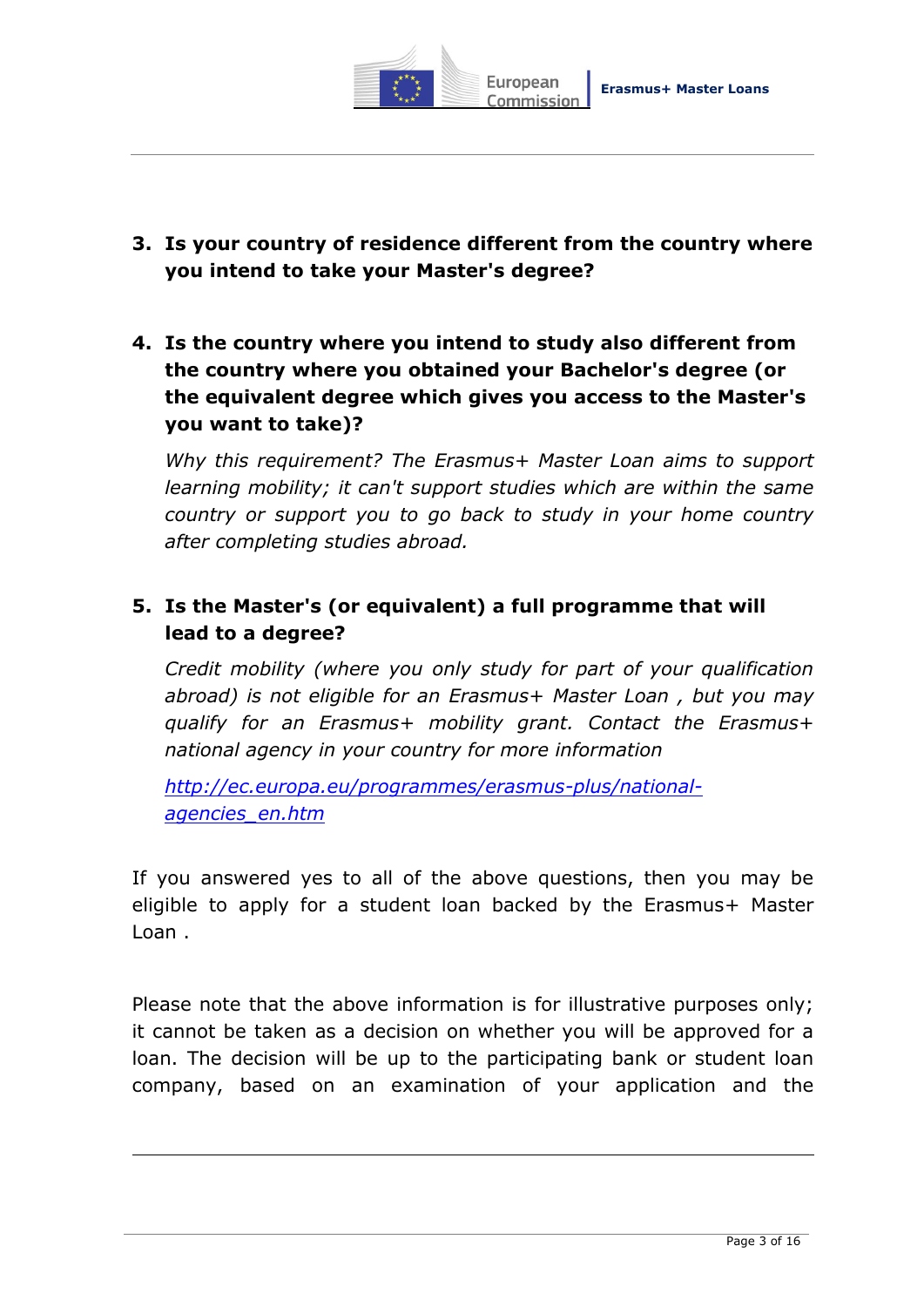

provision of necessary proof demonstrating that you comply with the eligibility criteria.

#### **Where to find out more**

The Erasmus+ Master Loan **will begin operation in mid-2015**, and a list of participating banks and student loan companies will be published on this site.

In the meantime, if you want to find out more, please contact your Erasmus+ National Agency [http://ec.europa.eu/programmes/erasmus](http://ec.europa.eu/programmes/erasmus-plus/national-agencies_en.htm)[plus/national-agencies\\_en.htm](http://ec.europa.eu/programmes/erasmus-plus/national-agencies_en.htm)

#### **Frequently Asked Questions**

#### 1. **What if I need less than €12,000 or €18,000?**

*The amount you apply for is up to you and will depend upon your circumstances; the above figures are maximum amounts*

### 2. **I already had an Erasmus grant during my Bachelor's studies, can I still apply for an Erasmus+ Master loan?**

*Yes.* 

# 3. **Can I combine an Erasmus+ Master loan and an Erasmus grant?**

*You can't have an Erasmus grant and a loan to go to the same place, but if you want to study abroad for a full degree and part of those studies is in another of the 33 Erasmus+ programme countries that's ok (remember, not your home country or a country where you studied before). For example, if you want to follow a 2-year Master's in one country and as part of that programme there is a semester in another country.* 

#### 4. **How many loans will be given?**

*During the lifetime of the Erasmus+ programme (2014-20) an estimated 200,000 student loans will be supported. The Erasmus+ Master Loan represents 3.5% of the Erasmus+ programme (approx. €520m) which will be boosted by funding from participating banks,*